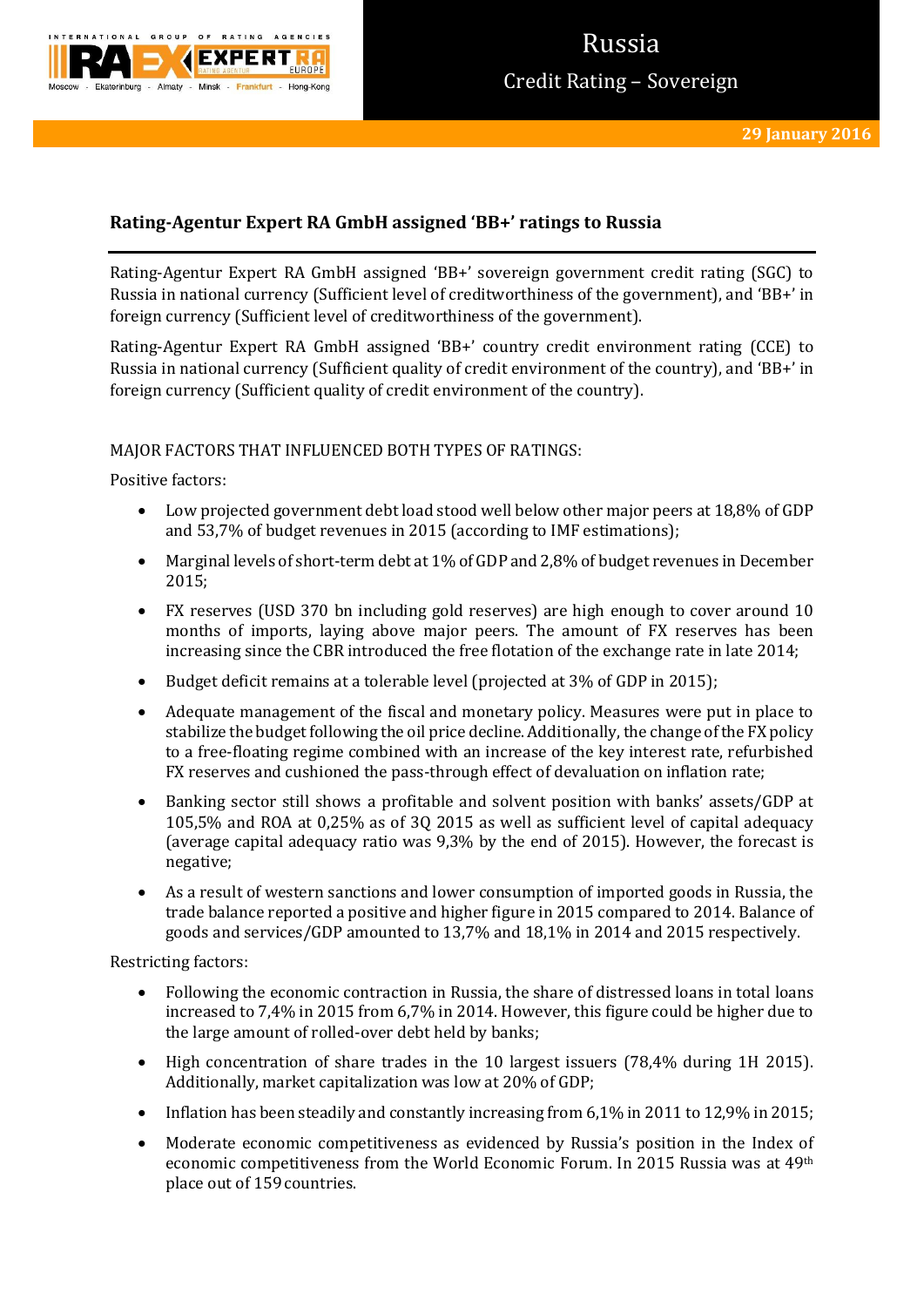

Negative factors:

- Decline of real GDP over the last three years (real GDP declined from 50,5 trillions of RUB in 2012 to 44,9 trillions of RUB in 2015);
- As a result of Western sanctions and a sharp RUB devaluation, inflation rate soared in 2014 and 2015 (CPI increased by 11,4% in 2014 and 12,9% in 2015);
- Relatively high yield on the 10-year government bonds (10,38% as of January 2016);
- High share of state-owned banks in the banking sector (TOP-6 Russian banks are directly or indirectly owned by the Government and represent around 60% of total banks' assets).

Stress factors:

- Concentration of tax revenues on one single industry. Almost half of fiscal revenues proceed from oil and gas taxation (weak stress-factor);
- Western sanctions on Russia, which had a negative impact on prices of imported goods and on international financing possibilities, remain in place (weak stress-factor).

## ADDITIONAL FACTORS THAT INFLUENCED CCE RATINGS:

Negative factors:

• Significant fluctuation of real interest rate over the last six years.

Restricting factors:

- Average performance of the country's stock exchange index (MICEX) over the last six years;
- Moderately high private sector debt at 96% of GDP in 2015.

Positive factors:

- Moderately high quality of investors' protection in the country (Russia occupied the 66th place in the ranking of Protecting Investors (part of Doing Business) out of 180 countries in 2015);
- Low level of real interest rate, which was 3,8% in 2015.

# SENSITIVITY ASSESSMENT:

The following developments could lead to an upgrade:

- Withdrawal of western sanctions on Russia:
- Increase of oil prices on the face of better than expected world economic conditions.

The following developments could lead to a downgrade:

- Deterioration of the banking sector's solvency and profitability indicators;
- Sharp deterioration of government debt and fiscal metrics.

"The ratings of Russia reflect the country's underperforming macroeconomic indicators which resulted from deteriorating external conditions. Low oil prices since mid-2014 have fueled a sharp devaluation of the RUB and contributed to the constant deterioration of the country's fiscal position. While the government debt load remains low, the constantly increasing private sector debt presents one of the major long-term risks for the Russian economy.

The external position of the country remains sound as consumption of imported goods declined faster than overall exports during 2014-2015. Since the Central Bank of Russia moved to a freefloating regime in late-2014, FX reserves resumed growth providing the country with additional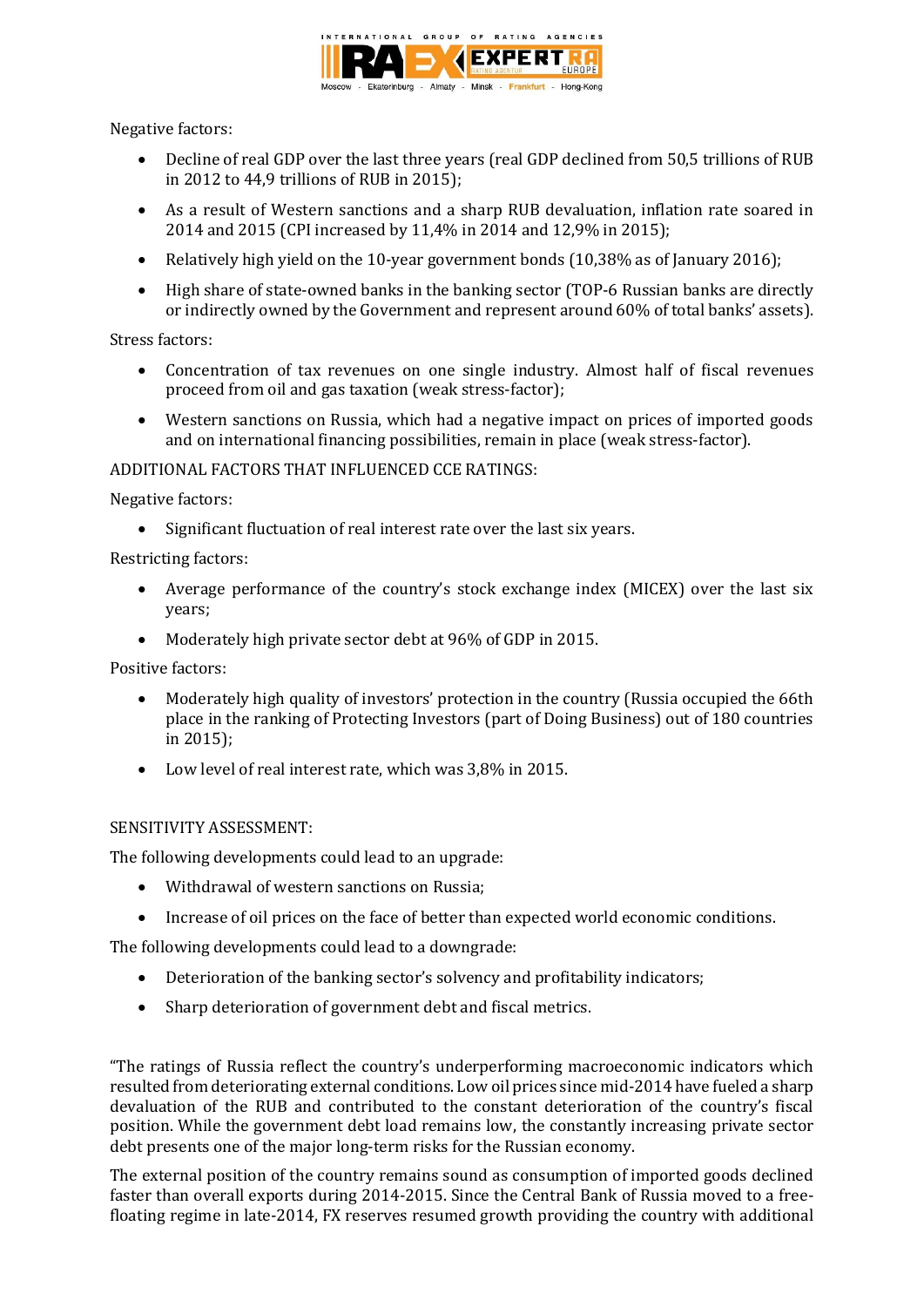

external buffers. Future developments of oil prices and a decision on the prolongation of sanctions will play a key role in the rating dynamic of Russia." – Clarified Gustavo Angel, Expert of Rating-Agentur Expert RA GmbH.

Responsible expert: Gustavo Angel, Expert of Rating-Agentur Expert RA GmbH. Reviewer: Hector Alvarez, Expert of Rating-Agentur Expert RA GmbH.

Research report on Russia is available at:

[http://www.raexpert.eu/reports/Research\\_report\\_Russia\\_29.01.2016.pdf](http://www.raexpert.eu/reports/Research_report_Russia_29.01.2016.pdf)

Next scheduled rating publication: 22 July 2016. The full sovereign rating calendar can be found at [http://raexpert.eu/sovereign.php#conf-tab-5.](http://raexpert.eu/sovereign.php#conf-tab-5)

For further information contact:

**Rating-Agentur Expert RA GmbH** Walter-Kolb-Strasse 9-11, 60594 Frankfurt am Main, Germany +49 (69) 3085-45-00 E-mail[: info@raexpert.eu](mailto:info@raexpert.eu) [www.raexpert.eu](http://raexpert.eu/)